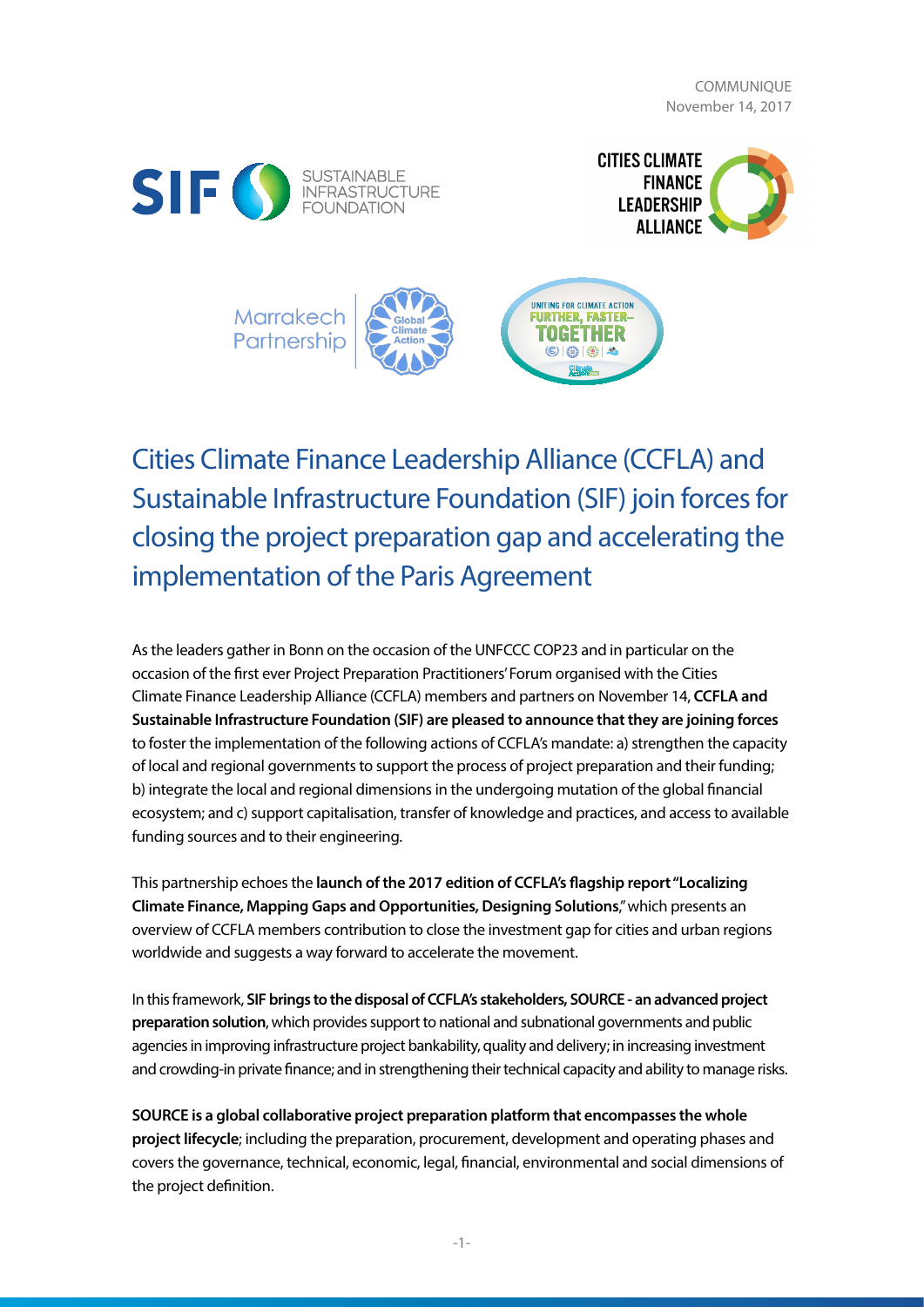SOURCE's ultimate goal is to contribute to bridging the global infrastructure gap and developing sustainable and resilient infrastructure. Towards this objective, SOURCE unveiled in September 2017, on the occasion of its latest upgrade, a reinforced structure that further integrates the resource and energy efficiency, environmental impact and climate mitigation dimensions of the project development.

Carlos de Freitas, Co-Director at FMDV emphasised, on behalf of CCFLA, "SOURCE is a powerful tool that will trigger the creation of an ecosystem of funds, engineering and projects which contributes to the implementation of the Sustainable Developments Goals (SDGs) and the Paris Agreement. This joint collaboration represents a strategic step in the implementation of the Roadmap of Actions of Marrakech<sup>1</sup> for localising climate finance."

Christophe Dossarps, CEO of SIF-SOURCE added, "SOURCE has been designed to support national and subnational governments infrastructure project preparation capacities, to take into account local constraints and regulations and meet the requirements of the project preparation of all sizes. As such, SOURCE represents a valuable tool to support CCFLA's recommendation's<sup>2</sup> to develop and improve coordination of project preparation facilities, mobilise investment in climate-resilient urban infrastructure, thereby allowing creation of bankable projects and further capacities to attract investment, and roll out investment programmes at subnational and local levels."

# **BACKGROUND**

### **About Cities Climate Finance Leadership Alliance**

The Cities Climate Finance Leadership Alliance (CCFLA) was launched at the United Nations Secretary-General's Climate Summit in September 2014. It is a coalition of 50 organisations actively working to catalyse and accelerate investment into low-carbon and climate-resilient infrastructure in cities and urban areas.

The Alliance brings together a diverse group of public and private institutions that do not usually work together to develop a common understanding of subnational climate finance. It facilitates collaboration that reinforces and expands the impact of members' own activities to achieve macro-scale solutions for mobilising investment in low-carbon, climate resilient urban infrastructure.

Alliance members include public and private finance institutions, governments, United Nations and technical support agencies, city and subnational networks and associations, research and other non-governmental organisations and philanthropic foundations. Members communicate frequently and share the information needed to progress the mission. The Alliance is based on open, honest, and trusting relationships between its members and considers the differences among members as a strength to be used strategically.

The Alliance adds value by leveraging the work, knowledge, and expertise of its members, designing its work priorities to be catalytic, to fill gaps and avoid duplication. Its core value propositions include: Advocacy and raising visibility; Scaling-up successful financial products; Growing pipelines of bankable

<sup>&</sup>lt;sup>1</sup> In the context of the Climate Summit for Local and Regional Leaders - Financing the sustainable mutation of Territories that took place on November 14, 2016, during the 22nd Conference of Parties to the United Nations Framework Convention on Climate Change (COP22), the leaders of 114 countries adopted the Marrakech Roadmap for Action for a Global Action Framework towards localising Climate Finance. The leaders mandated the Cities Climate Finance Leadership Alliance (CCFLA) to ensure the implementation of the recommendations of the Roadmap for Action of Cities and Regions for Climate.

<sup>2</sup> CCFLA's 2015, State of City Climate Finance report